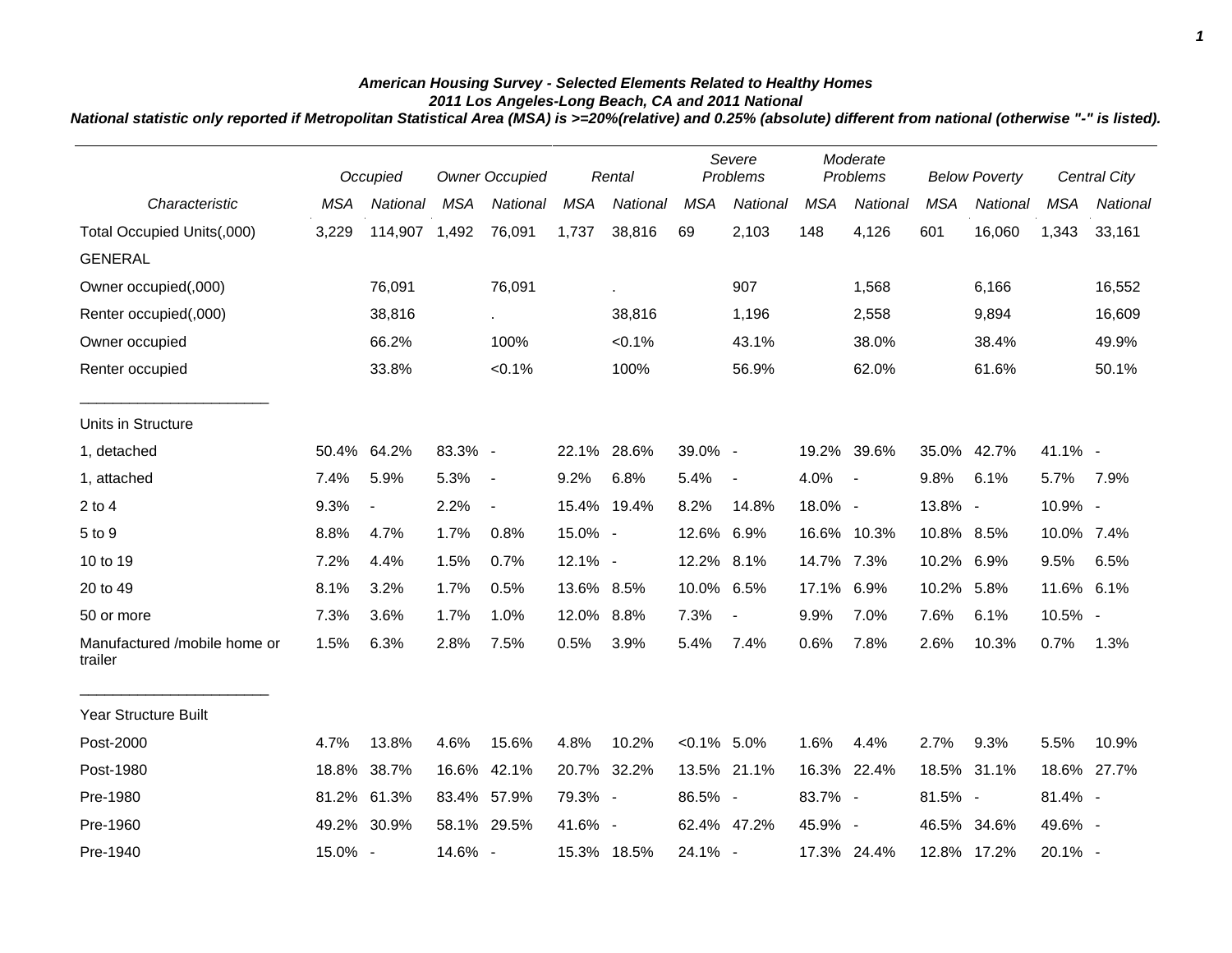|                                                        | Occupied   |                          | <b>Owner Occupied</b> |                          | Rental     |                | Severe<br>Problems |             | Moderate<br>Problems |             | <b>Below Poverty</b> |          | Central City |                |
|--------------------------------------------------------|------------|--------------------------|-----------------------|--------------------------|------------|----------------|--------------------|-------------|----------------------|-------------|----------------------|----------|--------------|----------------|
| Characteristic                                         | MSA        | National                 | MSA                   | National                 | <b>MSA</b> | National       | <b>MSA</b>         | National    | <b>MSA</b>           | National    | <b>MSA</b>           | National | <b>MSA</b>   | National       |
| Foundation (for 1-unit not<br>manufactured)            |            |                          |                       |                          |            |                |                    |             |                      |             |                      |          |              |                |
| 1-Unit not manufactured(,000)                          | 1,864      | 80,505                   | 1,321                 | 66,752                   | 543        | 13,753         | 30                 | 1,040       | 34                   | 1,772       | 269                  | 7,844    | 629          | 18,949         |
| With a basement under all of<br>house                  | 1.1%       | 32.7%                    | 1.2%                  | 34.4%                    | 0.9%       | 24.0%          | $< 0.1\%$          | 32.2%       | 2.9%                 | 22.1%       | 0.7%                 | 27.3%    | 1.2%         | 31.9%          |
| With a basement under part of<br>house                 | 2.6%       | 10.6%                    | 2.9%                  | 11.3%                    | 2.0%       | 7.2%           | 9.6%               | $\sim$      | 2.6%                 | 8.7%        | 1.2%                 | 7.3%     | 2.5%         | 8.1%           |
| With a crawl space                                     | 44.1%      | 22.1%                    |                       | 45.9% 21.4%              | 39.8%      | 25.3%          |                    | 46.9% 24.1% | 49.7% -              |             | 40.8%                | 25.9%    |              | 52.8% 20.2%    |
| On a concrete slab                                     |            | 50.4% 33.1%              |                       | 48.3% 31.5%              | 55.2%      | 41.1%          | 36.0% -            |             |                      | 42.0% 23.7% | 56.3%                | 36.4%    | 41.6% -      |                |
| In some other way                                      | 1.8%       | $\blacksquare$           | 1.7%                  | $\overline{a}$           | 2.1%       | $\blacksquare$ | 7.5%               | $\sim$      | 2.8%                 | 5.3%        | 1.0%                 | 3.2%     | 1.9%         | $\blacksquare$ |
| <b>EXTERIOR</b>                                        |            |                          |                       |                          |            |                |                    |             |                      |             |                      |          |              |                |
| <b>External Building Conditions (non</b><br>multiunit) |            |                          |                       |                          |            |                |                    |             |                      |             |                      |          |              |                |
| Sagging roof                                           | 2.3%       | $\overline{\phantom{a}}$ | 2.7%                  | 1.8%                     | 1.2%       | 2.9%           | 5.8%               | 9.0%        | 6.5%                 | 11.4%       | 1.1%                 | 3.8%     | 2.6%         |                |
| Missing roofing material                               | 2.6%       | 3.6%                     | 2.9%                  |                          | 2.0%       | 4.1%           | 6.1%               | 9.9%        | 12.6% -              |             | 3.3%                 | 5.8%     | 3.2%         |                |
| Hole in roof                                           | 1.6%       | $\blacksquare$           | 1.7%                  | 1.3%                     | 1.4%       | 2.4%           | $< 0.1\%$ 7.6%     |             | 6.7%                 | 11.9%       | 0.3%                 | 3.4%     | 2.2%         |                |
| Missing bricks, siding, other<br>outside wall material | 2.1%       | $\blacksquare$           | 2.1%                  | $\blacksquare$           | 2.4%       | 3.9%           | 9.3%               | $\sim$      | 16.2% -              |             | 1.4%                 | 5.0%     | 2.6%         | 3.2%           |
| Sloping outside walls                                  | 0.7%       | 1.2%                     | 0.8%                  | $\overline{\phantom{a}}$ | 0.3%       | 2.2%           | 3.0%               | 5.9%        | 2.8%                 | 8.4%        | $< 0.1\%$ 2.3%       |          | 1.1%         | 1.5%           |
| Boarded up windows                                     | 0.9%       | $\blacksquare$           | 0.4%                  | 0.9%                     | 2.2%       | 1.6%           | 3.0%               | 4.5%        | 5.4%                 |             | 1.4%                 | 2.6%     | 0.9%         | 1.5%           |
| Broken windows                                         | 3.7%       | $\blacksquare$           | 2.9%                  | 3.7%                     | 5.6%       | $\blacksquare$ | 6.0%               | 14.1%       | 11.2%                | 18.1%       | 4.9%                 | 8.6%     | 4.1%         |                |
| Bars on windows                                        | 14.1% 2.9% |                          | 12.3% 2.7%            |                          | 18.6%      | 3.8%           | 12.6%              | 4.2%        | 36.2% 7.5%           |             | 20.7%                | 4.8%     | 21.3% 8.9%   |                |
| Foundation crumbling or has open 4.9%<br>crack or hole |            |                          | 4.9%                  |                          | 4.8%       | 6.8%           |                    | 19.6% 15.0% | 18.8% -              |             | 3.1%                 | 8.4%     | 5.6%         |                |
| None of the above                                      | 73.4% -    |                          | 75.6% -               |                          | 67.8% -    |                | 54.5% -            |             | 55.4% -              |             | 69.7% -              |          | 64.8% -      |                |
| None of the above(excluding bars) 84.3% -              |            |                          | 85.4% -               |                          | 81.6% -    |                | 63.7% -            |             |                      | 67.8% 53.3% | 86.9% -              |          | 81.4% -      |                |
| Water Leakage During Last 12<br>Months                 |            |                          |                       |                          |            |                |                    |             |                      |             |                      |          |              |                |

*2*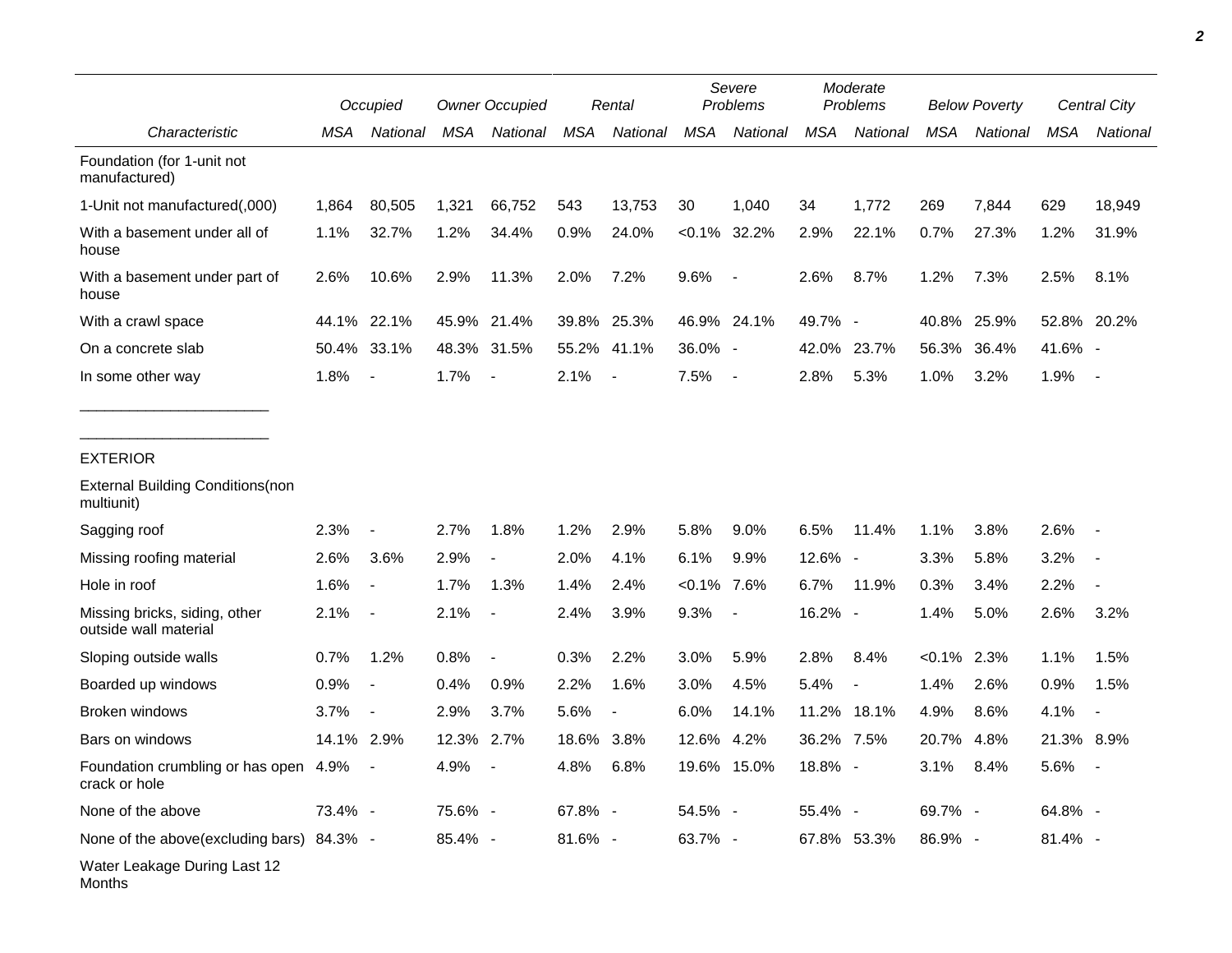|                                         | Occupied |                          | <b>Owner Occupied</b> |                          | Rental     |                          | Severe<br>Problems |                          | Moderate<br>Problems |                          | <b>Below Poverty</b> |                          | <b>Central City</b> |                |
|-----------------------------------------|----------|--------------------------|-----------------------|--------------------------|------------|--------------------------|--------------------|--------------------------|----------------------|--------------------------|----------------------|--------------------------|---------------------|----------------|
| Characteristic                          | MSA      | National                 | MSA                   | National                 | MSA        | National                 | MSA                | National                 | MSA                  | National                 | MSA                  | National                 | MSA                 | National       |
| With leakage from outside<br>structure  | 9.6%     | $\overline{\phantom{a}}$ | 10.3% -               |                          | 9.0%       | $\overline{\phantom{a}}$ |                    | 23.9% 17.4%              |                      | 21.5% 29.4%              | 6.7%                 | 11.6%                    | 11.8% -             |                |
| Roof                                    | 6.2%     | $\blacksquare$           | 7.1%                  | $\overline{\phantom{a}}$ | 5.5%       | $\overline{\phantom{a}}$ | 9.6%               | $\overline{\phantom{a}}$ |                      | 13.8% 16.8%              | 3.1%                 | 6.5%                     | 7.8%                | 5.9%           |
| <b>Basement leak</b>                    | 0.2%     | 2.8%                     | 0.3%                  | 3.4%                     | 0.1%       | 1.4%                     | $< 0.1\%$ 2.5%     |                          | $< 0.1\%$ 5.1%       |                          | 0.1%                 | 1.9%                     | 0.2%                | 2.6%           |
| Walls, closed windows, or doors<br>leak | 3.0%     | 2.2%                     | 2.5%                  | 1.8%                     | 3.4%       | $\overline{\phantom{a}}$ | 12.5% 4.7%         |                          | 10.6% -              |                          | 3.3%                 | $\overline{\phantom{a}}$ | 3.4%                |                |
| Other or Unknown exterior Leak          | 1.1%     | $\blacksquare$           | 1.2%                  | $\overline{\phantom{a}}$ | 1.0%       | $\overline{\phantom{a}}$ | 4.1%               | 2.9%                     | 1.2%                 | 3.3%                     | 0.6%                 | 1.3%                     | 1.6%                | $\blacksquare$ |
| <b>INTERIOR</b>                         |          |                          |                       |                          |            |                          |                    |                          |                      |                          |                      |                          |                     |                |
| Damage                                  |          |                          |                       |                          |            |                          |                    |                          |                      |                          |                      |                          |                     |                |
| Holes in floors                         | 0.8%     | 1.0%                     | 0.5%                  | $\blacksquare$           | 1.0%       | 1.6%                     | $< 0.1\%$ 7.2%     |                          | 8.0%                 | 9.9%                     | 1.4%                 | 2.1%                     | 0.9%                | 1.3%           |
| Open cracks or holes                    | 4.1%     | 5.2%                     | 3.1%                  | 4.2%                     | 5.1%       | 7.1%                     | 6.7%               | 18.1%                    | 23.3%                | 29.9%                    | 5.1%                 | 8.6%                     | 4.1%                | 6.7%           |
| Broken plaster or peeling paint         | 2.7%     | 2.1%                     | 2.0%                  | 1.5%                     | 3.4%       | $\overline{\phantom{a}}$ | 8.1%               |                          | 14.0%                | 18.6%                    | 2.9%                 | $\overline{\phantom{a}}$ | 3.7%                |                |
| Water Leakage During Last 12<br>Months  |          |                          |                       |                          |            |                          |                    |                          |                      |                          |                      |                          |                     |                |
| With leakage from inside structure 9.2% |          | $\overline{\phantom{a}}$ | 7.0%                  | $\overline{\phantom{a}}$ | $11.1\%$ - |                          |                    | 21.8% 16.2%              |                      | 19.8% 25.1%              | 7.8%                 | 11.0%                    | 10.9% -             |                |
| Fixtures backed up or overflowed        | 2.8%     | 1.9%                     | 2.1%                  | 1.7%                     | 3.5%       | 2.3%                     | 11.0% 4.9%         |                          | 5.7%                 | $\overline{\phantom{a}}$ | 2.3%                 | $\blacksquare$           | 3.5%                | 2.2%           |
| Pipes leaked                            | 4.3%     | $\overline{\phantom{a}}$ | 3.4%                  | $\blacksquare$           | 5.2%       | $\blacksquare$           | 11.7% 8.4%         |                          | 10.9% -              |                          | 3.8%                 | 5.1%                     | 5.7%                | 4.5%           |
| Broken water heater                     | 0.7%     | $\overline{\phantom{a}}$ | 0.6%                  | $\blacksquare$           | 0.7%       | $\overline{\phantom{a}}$ | 1.4%               | $\overline{\phantom{a}}$ | 1.9%                 | $\blacksquare$           | 0.8%                 | $\blacksquare$           | 0.7%                | $\blacksquare$ |
| Other or Unknown                        | 1.9%     | 2.4%                     | 1.3%                  | 1.8%                     | 2.4%       | 3.6%                     | 1.4%               | 3.2%                     | 3.7%                 | 6.0%                     | 1.7%                 | 3.0%                     | 1.9%                | 2.9%           |
| Rodents                                 |          |                          |                       |                          |            |                          |                    |                          |                      |                          |                      |                          |                     |                |
| Signs of rats in last 3 mon.            | 2.4%     | 1.0%                     | 2.7%                  | 0.9%                     | 2.1%       | 1.3%                     | 1.3%               | 3.3%                     | 4.8%                 | 3.6%                     | 2.0%                 |                          | 2.7%                | 1.4%           |
| Signs of mice in last 3 mon.            | 3.8%     | 11.1%                    | 3.7%                  | 11.7%                    | 3.9%       | 10.0%                    | 8.6%               | 17.7%                    |                      | 10.6% 20.0%              | 5.9%                 | 12.5%                    | 3.9%                | 9.9%           |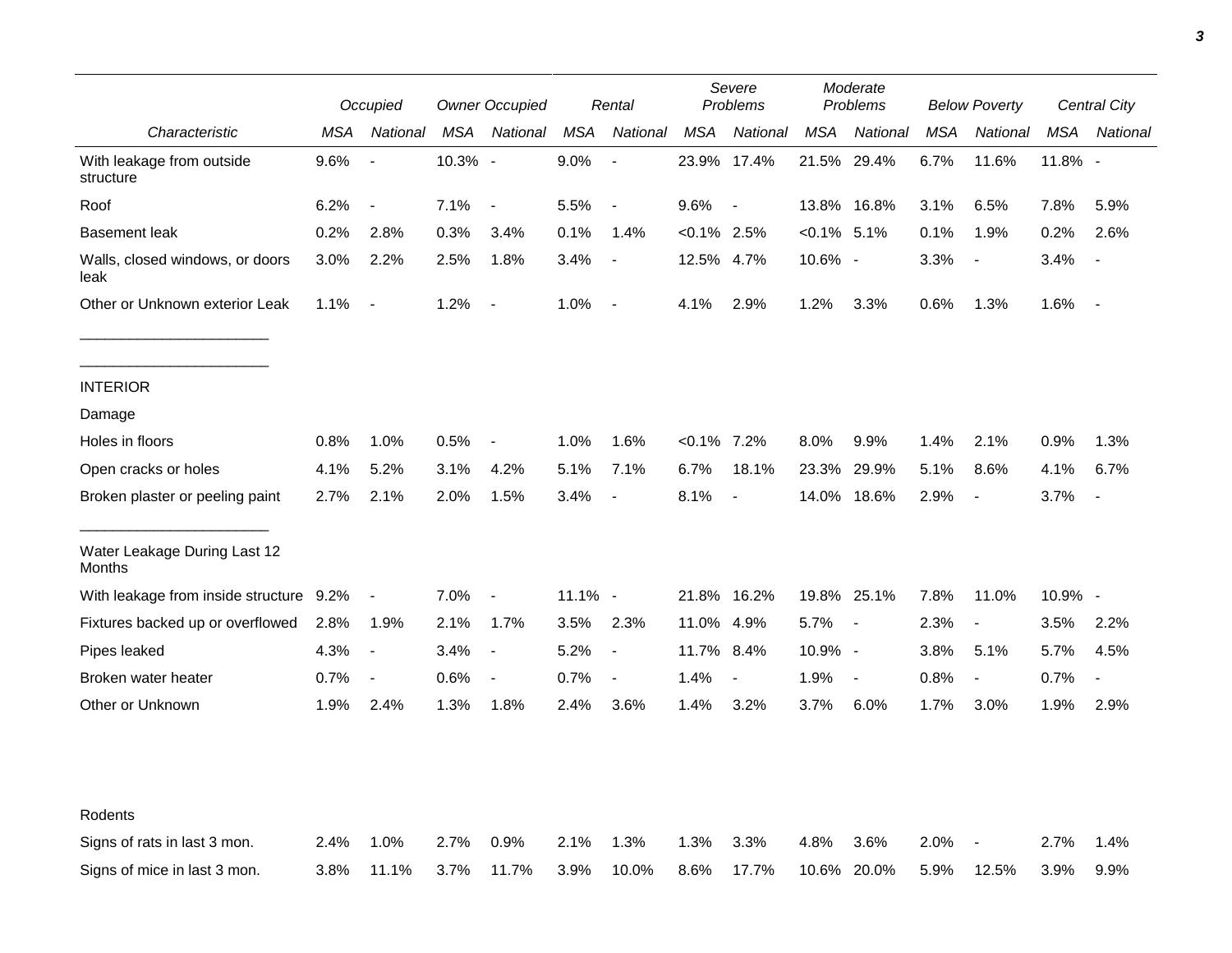|                                                           |                | Occupied                 |            | <b>Owner Occupied</b>    |                | Rental      |            | Severe<br>Problems       |                | Moderate<br>Problems |                | <b>Below Poverty</b>     |             | Central City   |  |
|-----------------------------------------------------------|----------------|--------------------------|------------|--------------------------|----------------|-------------|------------|--------------------------|----------------|----------------------|----------------|--------------------------|-------------|----------------|--|
| Characteristic                                            | <b>MSA</b>     | National                 | MSA        | National                 | <b>MSA</b>     | National    | <b>MSA</b> | National                 | <b>MSA</b>     | National             | <b>MSA</b>     | National                 | <b>MSA</b>  | National       |  |
| Signs of rodents, not sure which<br>kind in last 3 mon.   | 1.0%           | 0.6%                     | 1.0%       | 0.5%                     | 1.0%           |             | 2.6%       | 1.5%                     | 1.3%           | 1.6%                 | 1.0%           | $\overline{\phantom{a}}$ | 0.8%        | $\blacksquare$ |  |
| Electrical                                                |                |                          |            |                          |                |             |            |                          |                |                      |                |                          |             |                |  |
| No electrical wiring                                      | 0.4%           | 0.1%                     | 0.2%       | $\overline{\phantom{a}}$ | 0.6%           | 0.2%        | 1.5%       | 3.2%                     | $< 0.1\%$ 0.1% |                      | 0.8%           | 0.3%                     | 0.3%        |                |  |
| <b>Exposed wiring</b>                                     | 1.8%           | $\blacksquare$           | 1.7%       | 1.3%                     | 1.9%           |             | 5.6%       | $\overline{\phantom{a}}$ | 3.2%           | 3.9%                 | 2.0%           | 2.5%                     | 2.2%        | 1.6%           |  |
| Rooms without electric outlets                            | 1.9%           | 0.8%                     | 1.4%       | 0.6%                     | 2.4%           | 1.2%        | 4.3%       | 6.5%                     | 3.2%           | 2.2%                 | 2.8%           | 1.4%                     | 1.8%        | 1.0%           |  |
| Fuses/breakers blown in last 3<br>mon.                    | 7.8%           | 9.4%                     | 8.5%       | $\overline{\phantom{a}}$ | 7.3%           | 9.4%        | 18.1% -    |                          | 11.0%          | 15.1%                | 5.7%           | 9.1%                     | 7.5%        | 9.6%           |  |
| Sanitation                                                |                |                          |            |                          |                |             |            |                          |                |                      |                |                          |             |                |  |
| Lacking complete kitchen facilities                       | 3.4%           | 1.7%                     | 1.0%       | 0.6%                     | 5.5%           | 4.0%        | 8.3%       | $\overline{\phantom{a}}$ | 71.5%          | 44.4%                | 4.6%           | 3.3%                     | 3.7%        | 2.8%           |  |
| Lacking some or all plumbing<br>facilities                | 1.2%           | $\overline{\phantom{a}}$ | 0.9%       | $\overline{\phantom{a}}$ | 1.4%           | 2.1%        | 56.2%      | 68.2%                    | $< 0.1\%$ 0.0% |                      | 0.9%           | 2.1%                     | 1.2%        | 1.8%           |  |
| Water not safe to drink                                   | 27.6%          | 8.3%                     | 21.5% 6.2% |                          |                | 32.9% 12.3% | 28.7%      | 14.7%                    |                | 36.1% 14.9%          | 38.9%          | 13.1%                    | 29.8%       | 10.1%          |  |
| Water stoppage in last 3 mon.                             | 4.0%           |                          | 1.7%       | 3.5%                     | 5.9%           |             | 4.4%       | 8.3%                     | 13.4% 9.4%     |                      | 2.9%           | 4.8%                     | 5.4%        | 4.0%           |  |
| No flush toilets working some time 2.9%<br>in last 3 mon. |                | 1.9%                     | 2.0%       | 1.1%                     | 3.7%           |             | 5.8%       | $\overline{a}$           | 13.0% 9.8%     |                      | 4.4%           | 3.4%                     | 3.3%        | 2.5%           |  |
| With sewage disposal breakdowns 2.1%<br>in last 3 mon.    |                | $1.4\%$                  | 2.2%       | 1.2%                     | 2.1%           |             | 5.5%       | 3.7%                     | 6.5%           | 5.0%                 | 2.8%           | 2.0%                     | 2.3%        | 1.6%           |  |
| Septic tank, cesspool, chemical<br>toilet                 | 1.1%           | 19.6%                    | 1.5%       | 25.7%                    | 0.7%           | 7.5%        | 2.7%       | 15.6%                    |                | $< 0.1\%$ 16.1%      | 0.4%           | 14.7%                    | 0.8%        | 1.3%           |  |
| With septic tank or cesspool<br>breakdowns in last 3 mon. | $< 0.1\%$ 0.3% |                          | 0.1%       | 0.3%                     | $< 0.1\%$ 0.2% |             | $< 0.1\%$  | 0.8%                     | $< 0.1\%$ 0.8% |                      | $< 0.1\%$ 0.4% |                          | $< 0.1\%$ - |                |  |
| <b>HEATING/FUEL</b>                                       |                |                          |            |                          |                |             |            |                          |                |                      |                |                          |             |                |  |

Main Heating Equipment

| Warm-air furnace          | 57.5% - | 72.4% - |                                                                            | 44.7% 56.7% 47.4% - |  | 44.5% - |  | 42.9% 57.3% 54.1% - |  |
|---------------------------|---------|---------|----------------------------------------------------------------------------|---------------------|--|---------|--|---------------------|--|
| Steam or hot water system |         |         | $11.0\%$ 0.3% 9.7% 1.2% 13.5% <0.1% 18.6% 2.1% 14.0% 1.3% 10.9% 0.8% 15.6% |                     |  |         |  |                     |  |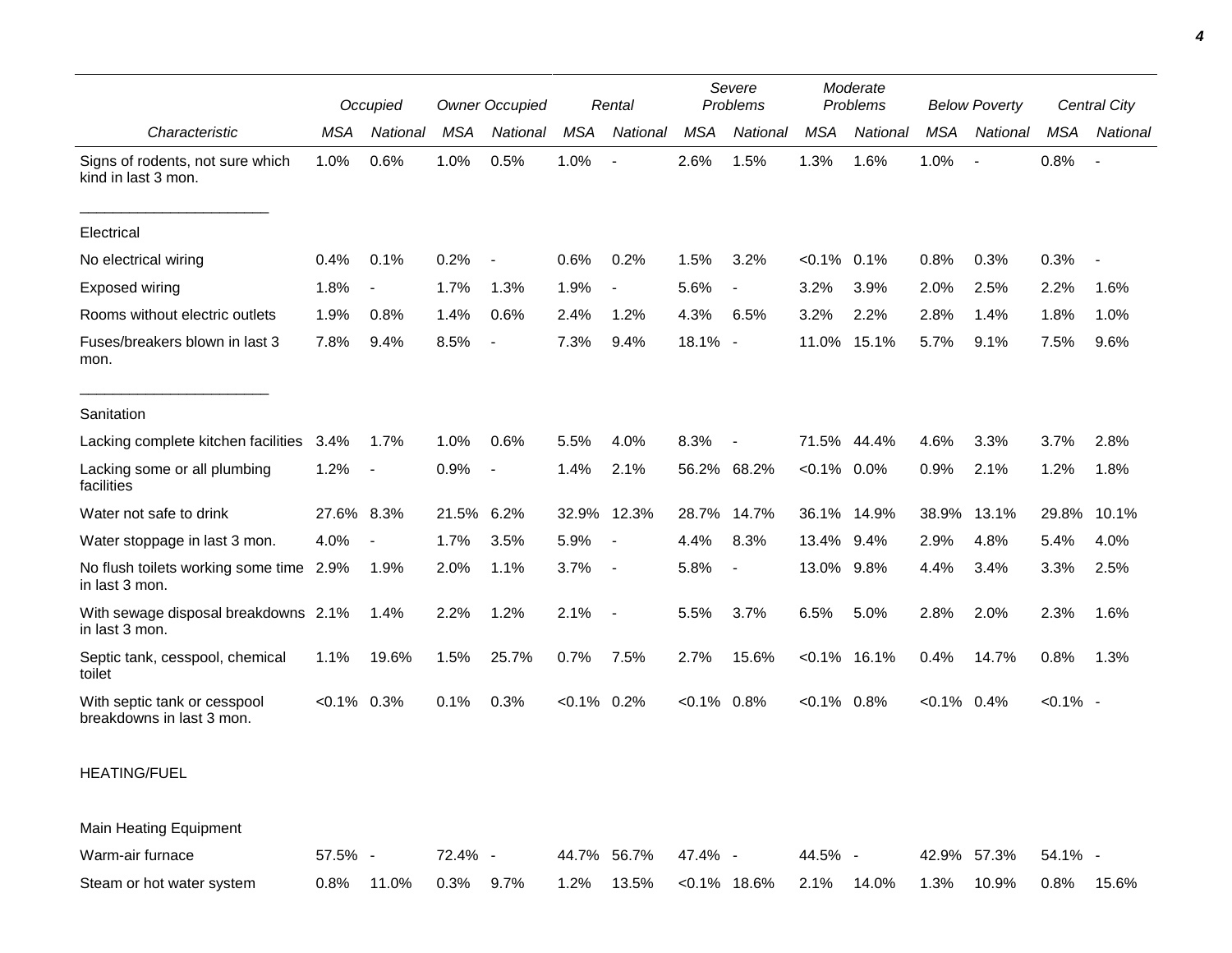|                                                         |                | Occupied                 |             | <b>Owner Occupied</b>    |                | Rental                   |                | Severe<br>Problems       |                | Moderate<br>Problems |                | <b>Below Poverty</b>     |                | <b>Central City</b>      |
|---------------------------------------------------------|----------------|--------------------------|-------------|--------------------------|----------------|--------------------------|----------------|--------------------------|----------------|----------------------|----------------|--------------------------|----------------|--------------------------|
| Characteristic                                          | <b>MSA</b>     | National                 | <b>MSA</b>  | National                 | <b>MSA</b>     | National                 | <b>MSA</b>     | National                 | <b>MSA</b>     | National             | <b>MSA</b>     | National                 | <b>MSA</b>     | National                 |
| Electric heat pump                                      | 2.1%           | 11.8%                    | 1.5%        | 12.9%                    | 2.6%           | 9.6%                     | $< 0.1\%$      | 7.1%                     | 2.0%           | 4.8%                 | 1.7%           | 9.7%                     | 3.0%           | 8.5%                     |
| Built-in electric units                                 | 3.5%           | 4.2%                     | 1.7%        | 2.6%                     | 5.0%           | 7.4%                     | 2.9%           | 5.2%                     | 3.7%           | 5.6%                 | 4.7%           | 5.9%                     | 3.6%           | $\overline{\phantom{a}}$ |
| Floor, wall, or other built-in hot air<br>without ducts | 26.1% 3.9%     |                          | 17.8% 2.4%  |                          | 33.2%          | 6.9%                     | 30.5%          | 7.0%                     | 29.0%          | 5.6%                 | 33.4%          | 6.7%                     | 26.8% 5.2%     |                          |
| Room heaters with flue                                  | 0.9%           | $\overline{\phantom{a}}$ | 0.7%        | $\overline{\phantom{a}}$ | 1.0%           | $\blacksquare$           | $< 0.1\%$      | 1.1%                     | 1.2%           | $\blacksquare$       | 0.8%           | 1.4%                     | 1.1%           | 0.6%                     |
| Room heaters without flue                               | 0.3%           | 1.0%                     | 0.1%        | 0.8%                     | 0.4%           | 1.2%                     | $< 0.1\%$ 2.5% |                          | 5.9%           | 25.2%                | 0.5%           | 2.2%                     | 0.2%           | 0.7%                     |
| Portable electric heaters                               | 5.1%           | 1.2%                     | 3.1%        | 0.9%                     | 6.7%           | 1.8%                     | 9.7%           | 3.9%                     | 5.8%           | 2.0%                 | 7.2%           | 3.0%                     | 5.9%           | 1.4%                     |
| Stoves                                                  | $< 0.1\%$      | 0.9%                     | $< 0.1\%$   | 1.2%                     | 0.1%           | 0.5%                     | $< 0.1\%$ 4.0% |                          | $< 0.1\%$      | 1.0%                 | $< 0.1\%$      | 1.2%                     | 0.1%           | $\overline{\phantom{a}}$ |
| Fireplace with inserts                                  | 0.2%           | $\blacksquare$           | 0.1%        | $\overline{\phantom{a}}$ | 0.2%           | $\blacksquare$           | $< 0.1\%$ 0.1% |                          | $< 0.1\%$      | 0.1%                 | 0.2%           | $\overline{\phantom{a}}$ | 0.2%           | $\overline{\phantom{a}}$ |
| Fireplace without inserts                               | 0.1%           | $\overline{\phantom{a}}$ | 0.2%        | $\overline{\phantom{a}}$ | 0.1%           | $\blacksquare$           | $< 0.1\%$ 0.2% |                          | $< 0.1\%$      | $0.1\%$              | 0.2%           | $\overline{\phantom{a}}$ | 0.1%           | $\overline{\phantom{a}}$ |
| Other                                                   | 1.0%           | 0.3%                     | 0.7%        | 0.3%                     | 1.2%           | 0.4%                     | 1.3%           | $\overline{\phantom{a}}$ | 2.5%           | 0.3%                 | 1.3%           | 0.7%                     | 0.8%           | 0.3%                     |
| No heating equipment                                    | 2.4%           | 0.4%                     | 1.2%        | 0.3%                     | 3.4%           | 0.7%                     | 6.9%           | $1.1\%$                  | 3.2%           | 0.7%                 | 5.3%           | 0.6%                     | 3.2%           | 0.7%                     |
| Cooking stove                                           | 0.2%           | $\blacksquare$           | 0.1%        | $\overline{\phantom{a}}$ | 0.3%           | $\overline{\phantom{a}}$ | 1.4%           | 0.2%                     | $< 0.1\%$      | 0.3%                 | 0.6%           | 0.2%                     | 0.1%           | $\overline{\phantom{a}}$ |
| <b>Water Heating Fuel</b>                               |                |                          |             |                          |                |                          |                |                          |                |                      |                |                          |                |                          |
| Electricity                                             | 9.7%           | 41.3%                    | 6.9%        | 39.0%                    |                | 12.0% 45.7%              | 9.2%           | 38.7%                    | 13.1%          | 39.0%                | 8.8%           | 46.9%                    | 10.7%          | 31.9%                    |
| Gas, LP/bottled gas                                     | 90.1%          | 54.3%                    | 92.9%       | 56.6%                    |                | 87.6% 49.7%              | 90.8%          | 53.8%                    |                | 85.0% 55.2%          | 90.8%          | 49.2%                    |                | 89.2% 62.8%              |
| Fuel oil                                                | $< 0.1\%$ 4.1% |                          | 0.1%        | 4.0%                     | $< 0.1\%$ 4.3% |                          | $< 0.1\%$ 6.5% |                          | $< 0.1\%$ 5.1% |                      | $< 0.1\%$ 3.6% |                          | $< 0.1\%$ 5.0% |                          |
| Kerosene or other liquid fuel                           | $< 0.1\%$ -    |                          | $< 0.1\%$ - |                          | $< 0.1\%$ -    |                          |                | $< 0.1\%$ $< 0.1\%$      | $< 0.1\%$      | 0.1%                 | $< 0.1\%$ -    |                          | $< 0.1\%$ -    |                          |
| Other                                                   | 0.2%           | $\blacksquare$           | 0.1%        | 0.4%                     | 0.4%           | $\overline{\phantom{a}}$ | $< 0.1\%$      | 1.0%                     | 1.9%           | 0.5%                 | 0.3%           | $\blacksquare$           | 0.1%           | $\sim$                   |
| Clothes Dryer(,000)                                     | 1,935          | 93,052                   | 1,365       | 72,397                   | 570            | 20,655                   | 32             | 1,139                    | 46             | 2,344                | 245            | 9,825                    | 677            | 21,908                   |
| Have Clothes Dryer                                      |                | 59.9% 81.0%              | 91.5% -     |                          |                | 32.8% 53.2%              | 46.9%          | $\overline{\phantom{a}}$ | 31.4%          | 56.8%                | 40.7% 61.2%    |                          | 50.4%          | 66.1%                    |
| Electricity                                             | 21.9%          | 78.1%                    | 18.9%       | 76.4%                    | 28.9%          | 84.0%                    | 36.2%          | 78.9%                    | 27.0%          | 82.5%                | 22.7%          | 82.1%                    | 23.9%          | 74.3%                    |
| Gas, LP gas (liquid propane)                            | 77.8%          | 21.8%                    | 81.0%       | 23.5%                    | 70.1%          | 15.8%                    | 60.3%          | 21.0%                    | 73.0%          | 17.5%                | 76.5%          | 17.8%                    | 75.7%          | 25.6%                    |
| Other                                                   | 0.4%           | 0.1%                     | 0.1%        |                          | 1.0%           | 0.1%                     | 3.4%           | 0.1%                     |                | $< 0.1\%$ $< 0.1\%$  | 0.8%           | 0.1%                     | 0.4%           | 0.1%                     |

Heating Problems

\_\_\_\_\_\_\_\_\_\_\_\_\_\_\_\_\_\_\_\_\_\_\_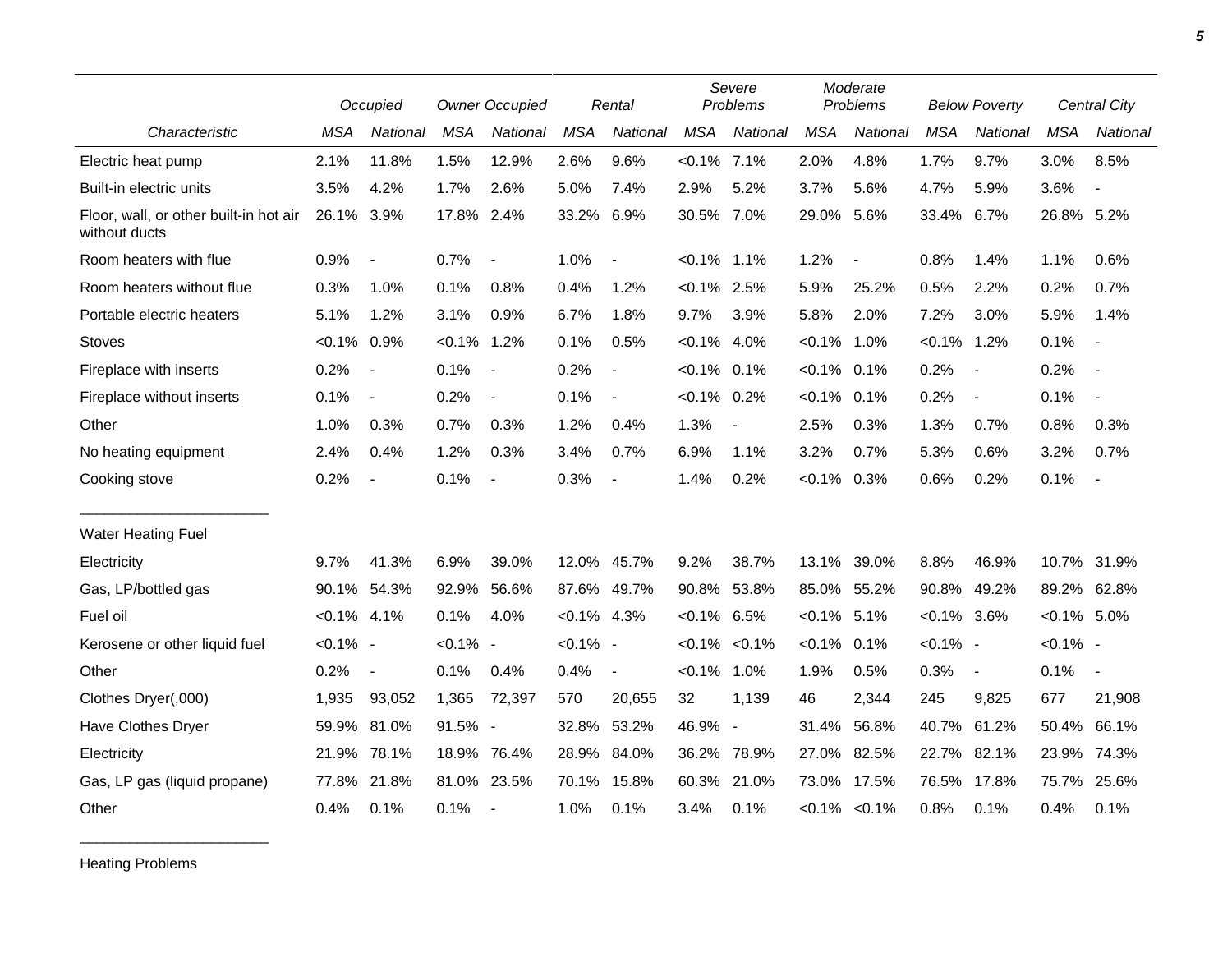|                                                                |                | Occupied                 |                | <b>Owner Occupied</b>    |            | Rental                   |                | Severe<br>Problems       |            | Moderate<br>Problems |                | <b>Below Poverty</b>     |                | Central City             |
|----------------------------------------------------------------|----------------|--------------------------|----------------|--------------------------|------------|--------------------------|----------------|--------------------------|------------|----------------------|----------------|--------------------------|----------------|--------------------------|
| Characteristic                                                 | MSA            | National                 | MSA            | National                 | <b>MSA</b> | National                 | <b>MSA</b>     | National                 | <b>MSA</b> | National             | <b>MSA</b>     | National                 | <b>MSA</b>     | National                 |
| Uncomfortably cold for 24 hours or 10.0% -<br>more last winter |                |                          | 8.3%           | $\overline{a}$           | 11.6% -    |                          | 52.1% -        |                          |            | 16.7% 22.2%          | 12.0% -        |                          | 10.1% -        |                          |
| Heating equipment breakdowns                                   | 3.0%           | 2.3%                     | 2.6%           | 1.9%                     | 3.3%       | $\overline{\phantom{a}}$ |                | 41.0% 31.2%              | 6.4%       | 4.1%                 | 3.2%           | $\overline{\phantom{a}}$ | 3.2%           | $\blacksquare$           |
| Other causes                                                   | 6.1%           | $\overline{\phantom{a}}$ | 5.5%           |                          | 6.6%       | $\overline{\phantom{a}}$ | 9.8%           | $\overline{\phantom{a}}$ | 7.6%       | 15.4%                | 7.4%           | $\overline{\phantom{a}}$ | 5.8%           |                          |
| Utility interruption                                           | 0.3%           | 1.9%                     | 0.5%           | 2.3%                     | 0.1%       | 1.1%                     | $< 0.1\%$      | 1.5%                     | $< 0.1\%$  | 1.9%                 | 0.9%           | 1.6%                     | 0.3%           | 1.1%                     |
| Inadequate heating capacity                                    | 1.6%           | 1.1%                     | 1.0%           | 0.7%                     | 2.2%       | $\blacksquare$           | 1.4%           | 3.9%                     | 3.7%       | 5.4%                 | 2.4%           | $\overline{\phantom{a}}$ | 1.5%           | $\overline{\phantom{a}}$ |
| Inadequate insulation                                          | 1.5%           | 1.1%                     | 1.0%           | 0.7%                     | 1.9%       | $\overline{\phantom{a}}$ | 1.4%           | 3.1%                     | 2.5%       | 5.0%                 | 2.0%           | $\overline{\phantom{a}}$ | 1.3%           | $\overline{\phantom{a}}$ |
| Cost of heating                                                | 1.0%           |                          | 1.0%           |                          | 1.0%       | $\overline{\phantom{a}}$ | 1.3%           | 1.7%                     | 1.3%       | 2.8%                 | 0.8%           | 1.3%                     | 1.0%           |                          |
| Other                                                          | 2.0%           | 1.3%                     | 2.2%           | 1.2%                     | 2.0%       | $\overline{\phantom{a}}$ | 5.7%           | 3.5%                     | 1.3%       | 3.2%                 | 1.8%           | $\overline{\phantom{a}}$ | 2.1%           | 1.6%                     |
| SELECTED PHYSICAL<br><b>PROBLEMS</b>                           |                |                          |                |                          |            |                          |                |                          |            |                      |                |                          |                |                          |
| Severe Physical Problems(,000)                                 | 69             | 2,103                    | 22             | 907                      | 47         | 1,196                    | 69             | 2,103                    |            |                      | 12             | 522                      | 35             | 909                      |
| Severe physical problems                                       | 2.1%           | $\overline{\phantom{a}}$ | 1.5%           | $\overline{\phantom{a}}$ | 2.7%       | $\overline{\phantom{a}}$ | 100%           | $\overline{\phantom{a}}$ |            |                      | 2.1%           | 3.3%                     | 2.6%           | $\blacksquare$           |
| Plumbing                                                       | 1.2%           | $\blacksquare$           | 0.9%           | $\overline{\phantom{a}}$ | 1.4%       | 2.1%                     |                | 56.2% 68.2%              |            |                      | 0.9%           | 2.1%                     | 1.2%           | 1.8%                     |
| Heating                                                        | 0.9%           | 0.5%                     | 0.5%           | $\overline{\phantom{a}}$ | 1.2%       | 0.9%                     | 41.0%          | 28.6%                    |            |                      | 1.0%           | $\overline{\phantom{a}}$ | 1.3%           | 0.8%                     |
| Electric                                                       | 0.1%           | $\overline{\phantom{a}}$ | 0.1%           | $\overline{\phantom{a}}$ | 0.1%       | $\blacksquare$           | 2.9%           | $\overline{\phantom{a}}$ |            |                      | 0.2%           | $\overline{\phantom{a}}$ | 0.1%           | $\overline{\phantom{a}}$ |
| Hallways                                                       | $< 0.1\%$ 0.0% |                          | $< 0.1\%$ 0.0% |                          | $< 0.1\%$  | 0.0%                     | $< 0.1\%$ 0.0% |                          |            |                      | $< 0.1\%$ 0.0% |                          | $< 0.1\%$ 0.0% |                          |
| Upkeep                                                         | $< 0.1\%$ -    |                          | $< 0.1\%$ -    |                          | $< 0.1\%$  | 0.1%                     | $< 0.1\%$ 2.5% |                          |            |                      | $< 0.1\%$      | 0.1%                     | $< 0.1\%$ 0.1% |                          |
| Moderate Physical Problems(,000)                               | 148            | 4,126                    | 31             | 1,568                    | 117        | 2,558                    | $\bullet$      |                          | 148        | 4,126                | 37             | 1,170                    | 70             | 1,628                    |
| Moderate physical problems                                     | 4.6%           | 3.6%                     | 2.1%           | $\overline{\phantom{a}}$ | 6.7%       | $\overline{\phantom{a}}$ |                |                          | 100%       | $\blacksquare$       | 6.2%           | $\overline{\phantom{a}}$ | 5.2%           | $\overline{a}$           |
| Plumbing                                                       | 0.2%           | $\overline{\phantom{a}}$ | 0.2%           | $\overline{a}$           | 0.3%       | $\blacksquare$           |                |                          | 5.2%       | $\frac{1}{2}$        | 0.3%           | $\overline{\phantom{a}}$ | 0.5%           |                          |
| Heating                                                        | 0.3%           | 0.9%                     | 0.1%           | 0.8%                     | 0.4%       | 1.1%                     |                |                          | 5.9%       | 25.2%                | 0.5%           | 2.1%                     | 0.2%           | 0.7%                     |
| Upkeep                                                         | 3.3%           | 1.6%                     | 1.0%           | 0.5%                     | 5.2%       | 3.7%                     |                |                          | 71.5%      | 44.4%                | 4.6%           | 2.9%                     | 3.5%           | 2.6%                     |
| Hallways                                                       | $< 0.1\%$      | 0.0%                     | $< 0.1\%$      | 0.0%                     | $< 0.1\%$  | 0.0%                     |                |                          | $< 0.1\%$  | 0.0%                 | $< 0.1\%$      | 0.0%                     | $< 0.1\%$      | 0.0%                     |
| Kitchen                                                        | 0.9%           | $\blacksquare$           | 0.7%           |                          | 1.1%       | 1.7%                     |                |                          | 19.3%      | 28.2%                | 0.9%           | 2.3%                     | 1.0%           | 1.6%                     |

\_\_\_\_\_\_\_\_\_\_\_\_\_\_\_\_\_\_\_\_\_\_\_